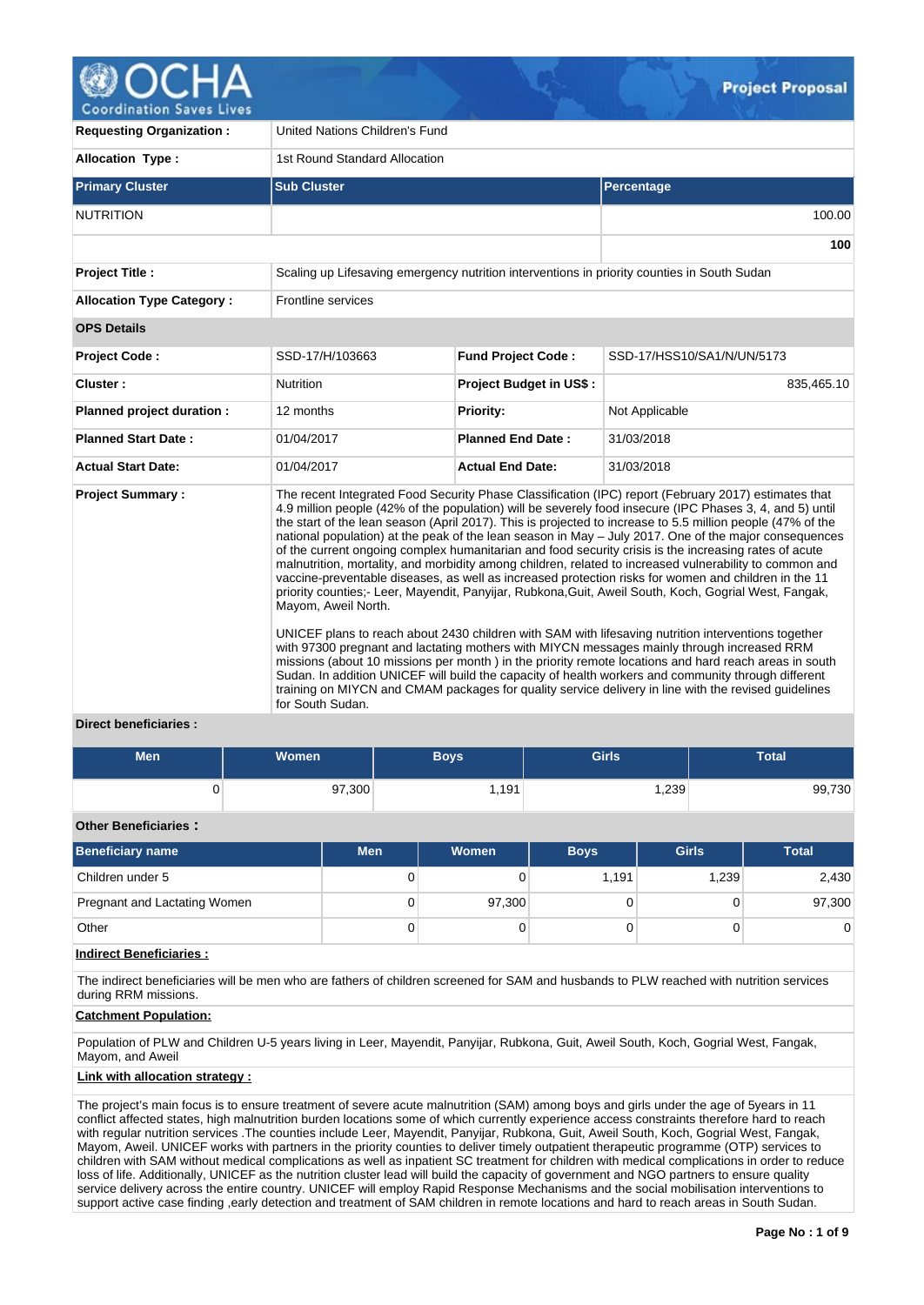## **Sub-Grants to Implementing Partners :**

| <b>Partner Name</b>                                    |                             | <b>Partner Type</b> | <b>Budget in US\$</b>       |
|--------------------------------------------------------|-----------------------------|---------------------|-----------------------------|
|                                                        |                             |                     |                             |
|                                                        |                             |                     |                             |
| Other funding secured for the same project (to date) : |                             |                     |                             |
|                                                        | <b>Other Funding Source</b> |                     | <b>Other Funding Amount</b> |
|                                                        |                             |                     |                             |
| <b>Organization focal point:</b>                       |                             |                     |                             |
| <b>Name</b>                                            | <b>Title</b>                | Email               | <b>Phone</b>                |
| Vagarwal                                               | <b>Chief of Nutrition</b>   | vagarwal@unicef.org | +211957799220               |
| <b>BACKGROUND</b>                                      |                             |                     |                             |
| 1. Humanitarian context analysis                       |                             |                     |                             |

The ongoing conflict and protection crisis since the end of 2013 have resulted in a complex humanitarian crises that is manifested by displacements, violence against women and children, loss of livelihoods, high level of malnutrition, and disruption of infrastructure and basic social services. As a result of repeated shocks and ongoing conflict, the situation in South Sudan has been classified as a chronic protracted emergency. Previously resilient households are no longer able to cope with the cumulative effects of the protracted crisis. The recent Integrated Food Security Phase Classification (IPC) report (February 2017) estimates that 4.9 million people (42% of the population) will be severely food insecure (IPC Phases 3, 4, and 5) until the start of the lean season (April 2017). This is projected to increase to 5.5 million people (47% of the national population) at the peak of the lean season in May – July 2017. One of the major consequences of the current ongoing complex humanitarian and food security crisis is the increasing rates of acute malnutrition, mortality, and morbidity among children, related to increased vulnerability to common and vaccine-preventable diseases, as well as increased protection risks for women and children.

Before the crisis, malnutrition in South Sudan was one of the major public health concern given the poor public health situation and caring practices such as sub-optimal infant and young child feeding practices, and low coverage of hygiene and sanitation facilities. As per the recent IPC for acute malnutrition, out of 23 counties with recent data, 14 have a global acute malnutrition rate (GAM) at or above 15%, whilst GAM above 30% was observed in former Unity (Leer, Mayendit, and Panyijar). Similarly, a worsening nutrition situation atypical to a harvest season is observed in the Greater Equatoria region – particularly in former Central Equatoria. Also, perturbing levels of GAM persist in parts of Northern Bahr el Ghazal. In Aweil North, higher than usual levels of acute malnutrition (GAM 28.2%) for the post-harvest season were reported from the recent SMART survey, indicating worsening situation. In Aweil East, West and South, although GAM estimates are similar to GAM in the same season, it has persisted above the 15% emergency threshold. Aweil Centre registered the lowest GAM with the October 2016 SMART survey showing GAM at 14.4% while the November 2016 assessment showed GAM of 9.9%. The acute malnutrition situation is expected to deteriorate further in the upcoming months, peaking in the lean season. It is estimated that 1.1 million children will be acutely malnourished in 2017, out of which 276,343 will be severely malnourished. Furthermore, the continued violence and hostilities in Southern Unity combined with the famine situation are impacting negatively the community coping mechanisms and care practices that are critical in the nutrition wellbeing of children.

### **2. Needs assessment**

The food insecurity situation in Southern Unity State is at life threatening level and requires urgent humanitarian action. There exists a narrow window of opportunity during the dry season to preposition and scale up interventions to meet the needs of the population prior to the lean season. Experience shows that when dealing with a famine and nutrition crisis, it is paramount that interventions be scaled up immediately to prevent excess death due to malnutrition..As per the recent IPC report released on 20th of February 2017, 14 out of 23 SMART surveys result showed above the WHO emergency thresholds of 15 percent. Unity State has highest prevalence of acute malnutrition in the country with 3 counties (Leer, Mayendit, and Panyijar) having extremely critical levels of acute malnutrition.

### **3. Description Of Beneficiaries**

The target beneficiaries will be 2430 (5%) children (1191 boys ,1239 girls ) under five (6-59 months) with SAM and 97300 (70% )of vulnerable pregnant and lactating women from 11 priority communities affected by food and nutrition crises to be reached mainly through RRM missions.

### **4. Grant Request Justification**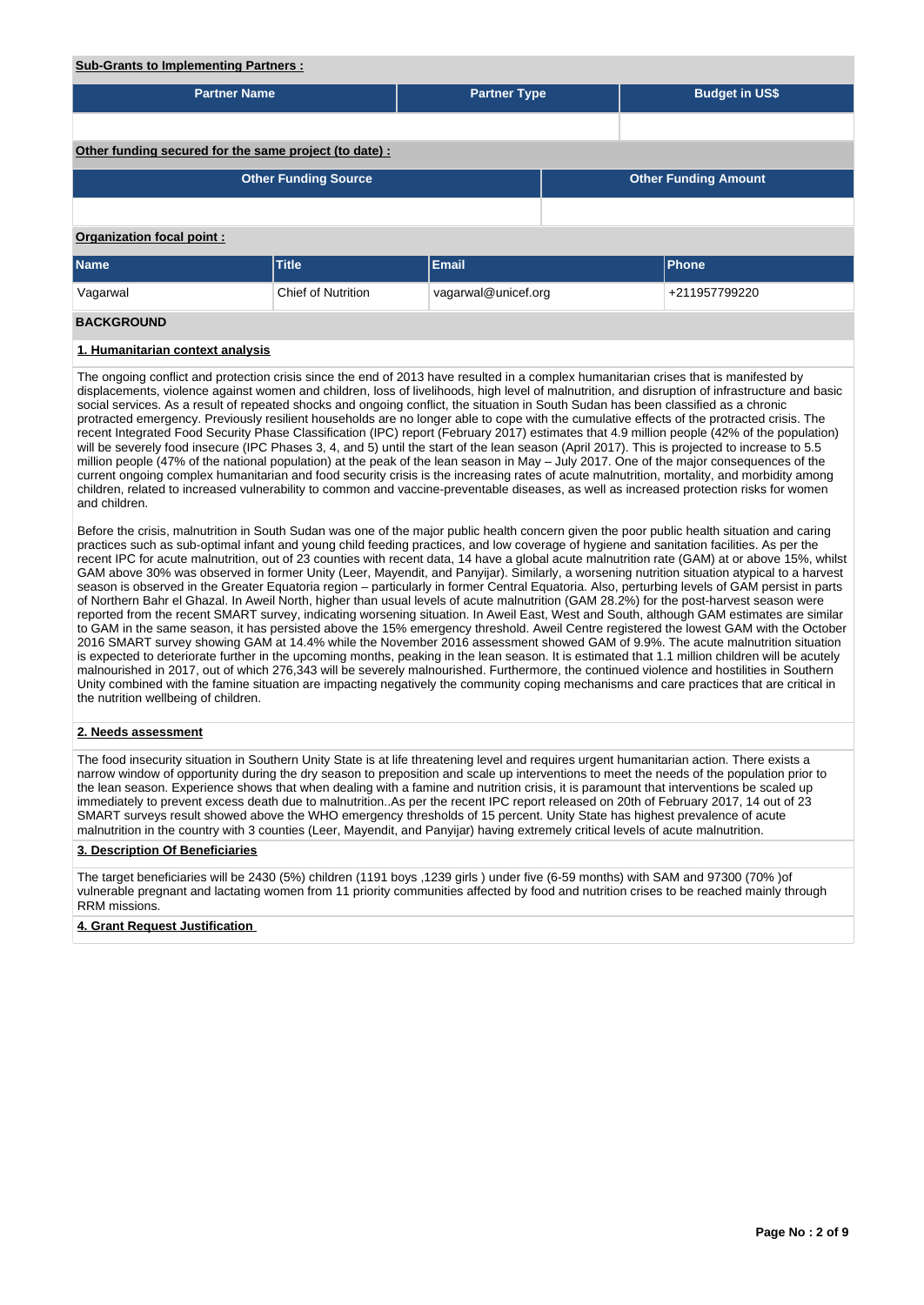The food insecurity situation in Southern Unity State is at life threatening level and requires urgent humanitarian action. There exists a narrow window of opportunity during the dry season to preposition and scale up interventions to meet the needs of the population prior to the lean season. Experience shows that when dealing with a famine and nutrition crisis, it is paramount that interventions be scaled up immediately to prevent excess death due to malnutrition..As per the recent IPC report released on 20th of February 2017, 14 out of 23 SMART surveys result showed above the WHO emergency thresholds of 15 percent. Unity State has highest prevalence of acute malnutrition in the country with 3 counties (Leer, Mayendit, and Panyijar) having extremely critical levels of acute malnutrition. The acute malnutrition situation is expected to deteriorate further in the upcoming lean season. The deteriorating food security situation and conflict in many parts of the country are likely to further aggravate the acute malnutrition levels beyond the routine levels expected during the lean season. The higher than usual increase in acute malnutrition levels is likely to get worse gradually and peak during the latter part of the lean season (Mav-July 2017).

As nutrition lead agency, UNICEF will continue to provide lifesaving nutrition services particularly in collaboration with implementing partners including NGOs, and MOH. Nutrition services will include nutrition screening and surveys, implementation of integrated management of acute malnutrition (IMAM), Maternal infant and young child nutrition (MIYCN) programming, and micro-nutrient interventions. In remote and hard to reach areas, the regular programming by implementing partners will be supplemented by rapid response mechanism (RRM), Famine is likely in Mayendit and Panyijiar and expected to continue in Leer and Koch through at least July. RRM so far remains the only modality of delivering lifesaving interventions to these hard to reach areas. UNICEF plans to scale up the RRM mission with both scope and capacity in order to reach more areas that are currently cutoff. On the other hand, in a situation where the food sources are limited or absence, social and public health services collapsed, promotion of breastfeeding is the most important for the survival of infant and younger children. Between 12 to 24 months of age, about one third of energy comes from breastmilk. In view of this fact, caregivers of children under two and Pregnant will be targeted for individual and group counselling.

UNICEF in discussion with the cluster identified capacity development as one of the areas to prioritize in order to improve quality of nutrition service delivery by partners in South Sudan. The capacity building of nutrition partners through training is so crucial to the roll out of newly validated CMAM guideline and MIYCN Strategies /guidelines for South Sudan. Proper training will ensure nutrition programming aligns to the recently developed and validated guidelines. The high staff turnover in South Sudan and recent declaration of famine have contributed to increased recruitment of new staff among partners responding to the scale of nutrition hence the need to train and reorient the new staff. .UNICEF therefore will use the capacity development funds proposed in this project to train all the NGO partners implementing nutrition interventions together with MoH staff both at State and county level.

In addition UNICEF shall use the funds proposed in this project to do mass printing of nutrition program tools for management of children with SAM ,training materials as well as guidelines and strategy documents. These materials will be made readily available for use by all nutrition partners at the state and county level.

### **5. Complementarity**

This project will complement other UNICEF funds to respond to lifesaving interventions in South Sudan

### **LOGICAL FRAMEWORK**

### **Overall project objective**

The overall objective of the project is to prevent excess morbidity and mortality in children due to severe acute malnutrition.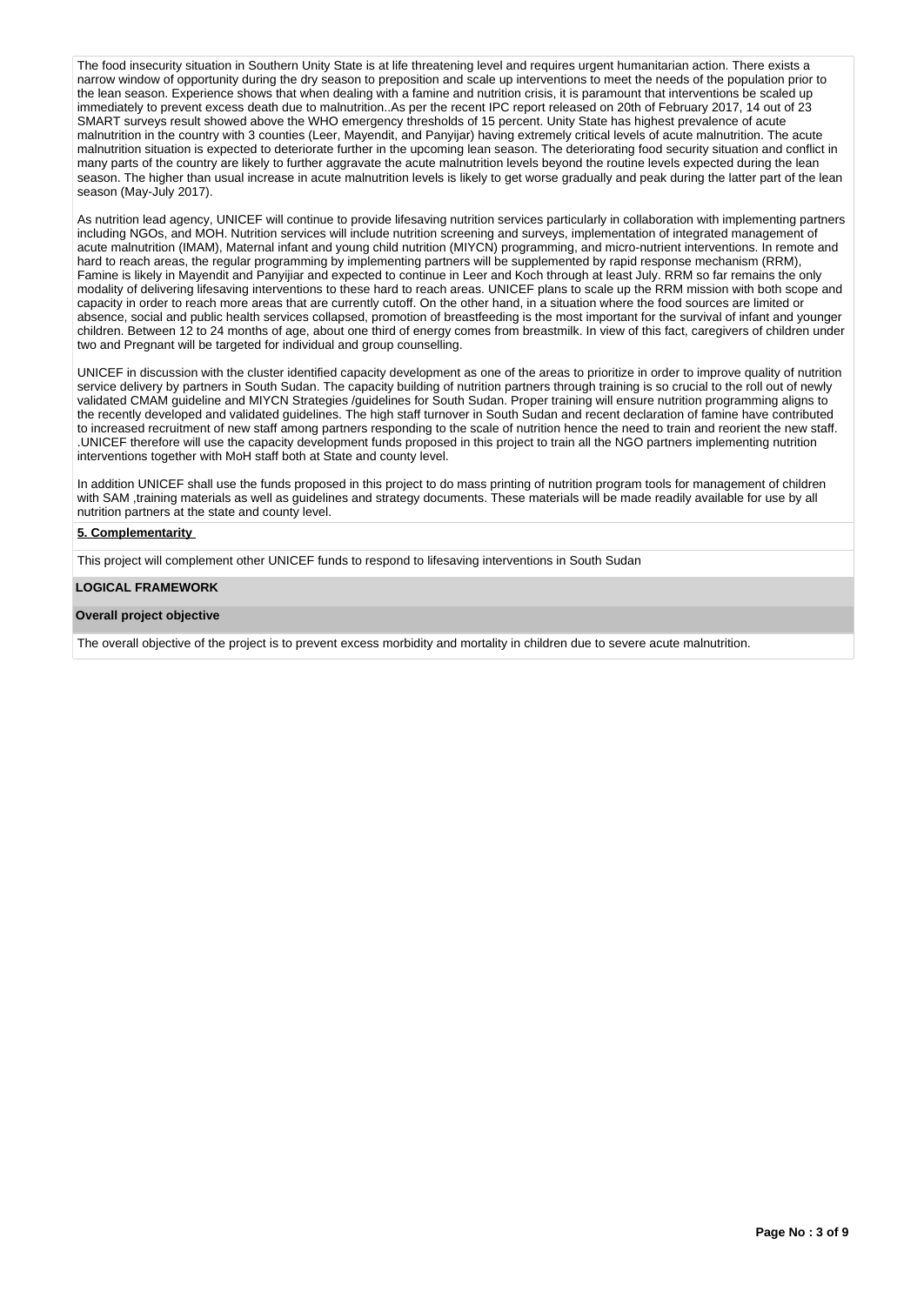| <b>NUTRITION</b>                |                                                                                        |                                                                                                                                                                                                                                                                                                      |            |                                 |                   |           |                     |
|---------------------------------|----------------------------------------------------------------------------------------|------------------------------------------------------------------------------------------------------------------------------------------------------------------------------------------------------------------------------------------------------------------------------------------------------|------------|---------------------------------|-------------------|-----------|---------------------|
|                                 | <b>Cluster objectives</b>                                                              | <b>Strategic Response Plan (SRP) objectives</b>                                                                                                                                                                                                                                                      |            | <b>Percentage of activities</b> |                   |           |                     |
| and at risk.                    | Deliver quality lifesaving management of<br>acute malnutrition for the most vulnerable | SO1: Save lives and alleviate the suffering of<br>those most in need of assistance and<br>protection                                                                                                                                                                                                 |            |                                 |                   |           | 70                  |
| vulnerable and at risk.         | Increase access to integrated programmes<br>preventing under nutritionfor the most     | SO1: Save lives and alleviate the suffering of<br>those most in need of assistance and<br>protection                                                                                                                                                                                                 |            |                                 |                   |           | 30                  |
| the most vulnerable population. |                                                                                        | <b>Contribution to Cluster/Sector Objectives:</b> The project conforms to the cluster and sector objectives of treating children (0-59) with SAM<br>through timely and quality life-saving nutrition services as well as provision of integrated nutrition services preventing under-nutrition among |            |                                 |                   |           |                     |
| <b>Outcome 1</b>                |                                                                                        |                                                                                                                                                                                                                                                                                                      |            |                                 |                   |           |                     |
|                                 |                                                                                        | Children 6-59 with SAM have access to timely and quality life-saving treatment                                                                                                                                                                                                                       |            |                                 |                   |           |                     |
| Output 1.1                      |                                                                                        |                                                                                                                                                                                                                                                                                                      |            |                                 |                   |           |                     |
| <b>Description</b>              |                                                                                        |                                                                                                                                                                                                                                                                                                      |            |                                 |                   |           |                     |
|                                 |                                                                                        | Boys and girls (6-59 months) with SAM treated at the OTP and Inpatient SC                                                                                                                                                                                                                            |            |                                 |                   |           |                     |
| Assumptions & Risks             |                                                                                        |                                                                                                                                                                                                                                                                                                      |            |                                 |                   |           |                     |
|                                 |                                                                                        | Insecurity and access constraints will permit access to the vulnerable population                                                                                                                                                                                                                    |            |                                 |                   |           |                     |
| <b>Indicators</b>               |                                                                                        |                                                                                                                                                                                                                                                                                                      |            |                                 |                   |           |                     |
|                                 |                                                                                        |                                                                                                                                                                                                                                                                                                      |            | <b>End cycle beneficiaries</b>  |                   |           | <b>End</b><br>cycle |
| Code                            | <b>Cluster</b>                                                                         | <b>Indicator</b>                                                                                                                                                                                                                                                                                     | <b>Men</b> | <b>Women</b>                    | <b>Boys</b> Girls |           | <b>Target</b>       |
| Indicator 1.1.1                 | <b>NUTRITION</b>                                                                       | The number of children U-5 yrs screened for<br>acute malnutrition during RRM missions                                                                                                                                                                                                                |            |                                 |                   |           | 80,000              |
|                                 | <b>Means of Verification: RRM Mission reports</b>                                      |                                                                                                                                                                                                                                                                                                      |            |                                 |                   |           |                     |
| Indicator 1.1.2                 | <b>NUTRITION</b>                                                                       | [Frontline] Estimated number of girls and boys (6-<br>59 months) newly admitted with SAM in OTPs and<br>treated with RUTF supplies from the pipeline                                                                                                                                                 |            |                                 | 1,19<br>1         | 1,23<br>9 | 2,430               |
|                                 | <b>Means of Verification: RRM Mission reports</b>                                      |                                                                                                                                                                                                                                                                                                      |            |                                 |                   |           |                     |
| <b>Activities</b>               |                                                                                        |                                                                                                                                                                                                                                                                                                      |            |                                 |                   |           |                     |
| Activity 1.1.1                  |                                                                                        |                                                                                                                                                                                                                                                                                                      |            |                                 |                   |           |                     |
|                                 |                                                                                        | Train nutrition screening volunteers and health workers on MUAC screening, oedema detection and management of SAM                                                                                                                                                                                    |            |                                 |                   |           |                     |
| Activity 1.1.2                  |                                                                                        |                                                                                                                                                                                                                                                                                                      |            |                                 |                   |           |                     |
| sudan                           |                                                                                        | Train health workers in the priority locations on community management of acute malnutrition based on the new CMAM guidelines for south                                                                                                                                                              |            |                                 |                   |           |                     |
| Activity 1.1.3                  |                                                                                        |                                                                                                                                                                                                                                                                                                      |            |                                 |                   |           |                     |
|                                 |                                                                                        | Carry out active MUAC and oedema screening of children 6-59 months in targeted communities                                                                                                                                                                                                           |            |                                 |                   |           |                     |
| Activity 1.1.4                  |                                                                                        |                                                                                                                                                                                                                                                                                                      |            |                                 |                   |           |                     |
|                                 |                                                                                        | Conduct regular monitoring and supportive supervision missions to the project locations                                                                                                                                                                                                              |            |                                 |                   |           |                     |
| Activity 1.1.5                  |                                                                                        |                                                                                                                                                                                                                                                                                                      |            |                                 |                   |           |                     |
|                                 | Coordinate CMAM progress through nutrition sub-cluster meetings                        |                                                                                                                                                                                                                                                                                                      |            |                                 |                   |           |                     |
| Activity 1.1.6                  |                                                                                        |                                                                                                                                                                                                                                                                                                      |            |                                 |                   |           |                     |
| <b>Outcome 2</b>                |                                                                                        | Refer SAM and MAM cases to OTP/IPF and targeted supplementary feeding programmes (TSFPs) accordingly                                                                                                                                                                                                 |            |                                 |                   |           |                     |
| order to prevent malnutrition   |                                                                                        | Pregnant and lactating mothers with children less than 24 months have improved knowledge and skills on appropriate IYCF practices in                                                                                                                                                                 |            |                                 |                   |           |                     |
| Output 2.1                      |                                                                                        |                                                                                                                                                                                                                                                                                                      |            |                                 |                   |           |                     |
| <b>Description</b>              |                                                                                        |                                                                                                                                                                                                                                                                                                      |            |                                 |                   |           |                     |
|                                 | mothers and caregivers of children < 24 months.                                        | Health workers and Mother Support Group (MSG) leaders are trained on IYCF skills and provide counseling to Pregnant and lactating                                                                                                                                                                    |            |                                 |                   |           |                     |
| <b>Assumptions &amp; Risks</b>  |                                                                                        |                                                                                                                                                                                                                                                                                                      |            |                                 |                   |           |                     |
| <b>Indicators</b>               |                                                                                        |                                                                                                                                                                                                                                                                                                      |            |                                 |                   |           |                     |
|                                 |                                                                                        |                                                                                                                                                                                                                                                                                                      |            | <b>End cycle beneficiaries</b>  |                   |           | <b>End</b>          |
|                                 |                                                                                        |                                                                                                                                                                                                                                                                                                      |            |                                 |                   |           | cycle               |
| Code                            | <b>Cluster</b>                                                                         | <b>Indicator</b>                                                                                                                                                                                                                                                                                     | <b>Men</b> | Women                           | <b>Boys</b> Girls |           | <b>Target</b>       |
| Indicator 2.1.1                 | <b>NUTRITION</b>                                                                       | [Frontline] Number of pregnant and lactating<br>women and caretakers of children 0-23 months<br>reached with IYCF-E interventions                                                                                                                                                                    |            | 97,300                          |                   |           | 97,300              |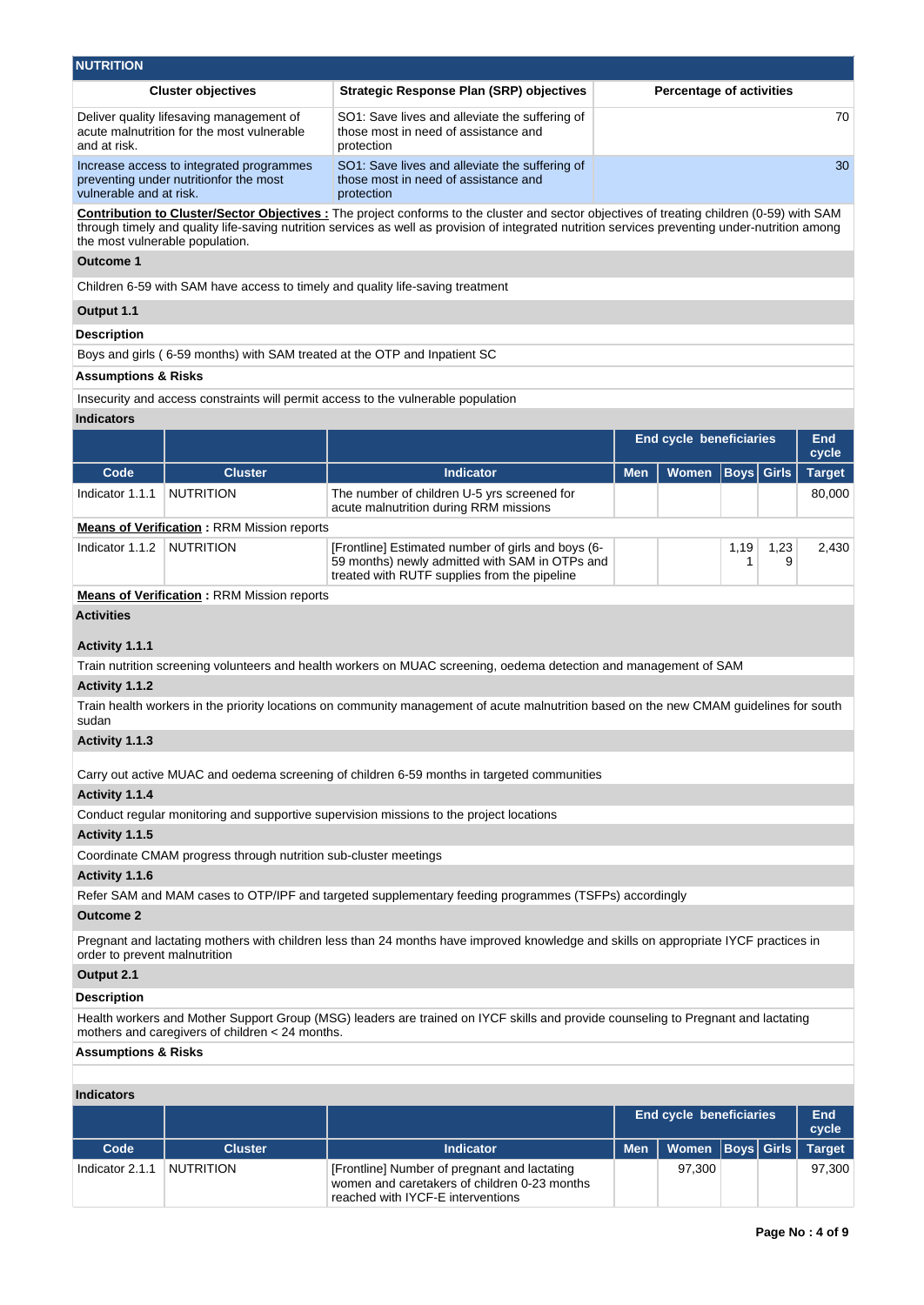|                                | <b>Means of Verification:</b> Monthly routine data and RRM reports                                                |                                                                                                                |  |  |  |  |  |  |  |  |
|--------------------------------|-------------------------------------------------------------------------------------------------------------------|----------------------------------------------------------------------------------------------------------------|--|--|--|--|--|--|--|--|
| Indicator 2.1.2                | NUTRITION<br>60<br>40<br>[Frontline] Number of health workers trained in<br>100<br>Infant and Young Child Feeding |                                                                                                                |  |  |  |  |  |  |  |  |
|                                | <b>Means of Verification: IYCF training reports</b>                                                               |                                                                                                                |  |  |  |  |  |  |  |  |
| <b>Activities</b>              |                                                                                                                   |                                                                                                                |  |  |  |  |  |  |  |  |
| Activity 2.1.1                 |                                                                                                                   |                                                                                                                |  |  |  |  |  |  |  |  |
|                                | Train health workers on IYCF counselling pacakge                                                                  |                                                                                                                |  |  |  |  |  |  |  |  |
| Activity 2.1.2                 |                                                                                                                   |                                                                                                                |  |  |  |  |  |  |  |  |
|                                |                                                                                                                   | conduct IYCF counselling to pregnant and lactating mothers with children < 24 months in the project locations  |  |  |  |  |  |  |  |  |
| <b>Outcome 3</b>               |                                                                                                                   |                                                                                                                |  |  |  |  |  |  |  |  |
|                                |                                                                                                                   | Timely and reliable nutrition data is provided in priority counties for evidence based nutrition interventions |  |  |  |  |  |  |  |  |
| Output 3.1                     |                                                                                                                   |                                                                                                                |  |  |  |  |  |  |  |  |
| <b>Description</b>             |                                                                                                                   |                                                                                                                |  |  |  |  |  |  |  |  |
|                                | 10 SMART surveys are conducted in priority counties                                                               |                                                                                                                |  |  |  |  |  |  |  |  |
| <b>Assumptions &amp; Risks</b> |                                                                                                                   |                                                                                                                |  |  |  |  |  |  |  |  |
|                                |                                                                                                                   |                                                                                                                |  |  |  |  |  |  |  |  |

# **Indicators**

|                                                                                                   |                                                                                 |                                                                                                  | <b>End cycle beneficiaries</b> |       |  | End<br>cycle      |               |  |  |  |
|---------------------------------------------------------------------------------------------------|---------------------------------------------------------------------------------|--------------------------------------------------------------------------------------------------|--------------------------------|-------|--|-------------------|---------------|--|--|--|
| Code                                                                                              | <b>Cluster</b>                                                                  | <b>Indicator</b>                                                                                 | <b>Men</b>                     | Women |  | <b>Boys Girls</b> | <b>Target</b> |  |  |  |
| Indicator 3.1.1                                                                                   | <b>NUTRITION</b>                                                                | [Frontline] Number of pre and post SMART<br>surveys undertaken                                   |                                |       |  |                   | 10            |  |  |  |
|                                                                                                   | <b>Means of Verification:</b> SMART Survey Reports and NIWG Assessment database |                                                                                                  |                                |       |  |                   |               |  |  |  |
| <b>Activities</b>                                                                                 |                                                                                 |                                                                                                  |                                |       |  |                   |               |  |  |  |
| Activity 3.1.1                                                                                    |                                                                                 |                                                                                                  |                                |       |  |                   |               |  |  |  |
|                                                                                                   |                                                                                 | Identify priority counties for SMART survey through Nutritition Information Working Group (NIWG) |                                |       |  |                   |               |  |  |  |
| Activity 3.1.2                                                                                    |                                                                                 |                                                                                                  |                                |       |  |                   |               |  |  |  |
|                                                                                                   | Conduct Nutrition SMART surveys in priority counties                            |                                                                                                  |                                |       |  |                   |               |  |  |  |
| Activity 3.1.3                                                                                    |                                                                                 |                                                                                                  |                                |       |  |                   |               |  |  |  |
|                                                                                                   | Submit Survey proposal and results for NIWG validation                          |                                                                                                  |                                |       |  |                   |               |  |  |  |
| Activity 3.1.4                                                                                    |                                                                                 |                                                                                                  |                                |       |  |                   |               |  |  |  |
| Disseminate survey results to nutrition cluster members and partners for programme interventions. |                                                                                 |                                                                                                  |                                |       |  |                   |               |  |  |  |
|                                                                                                   | <b>Additional Targets:</b>                                                      |                                                                                                  |                                |       |  |                   |               |  |  |  |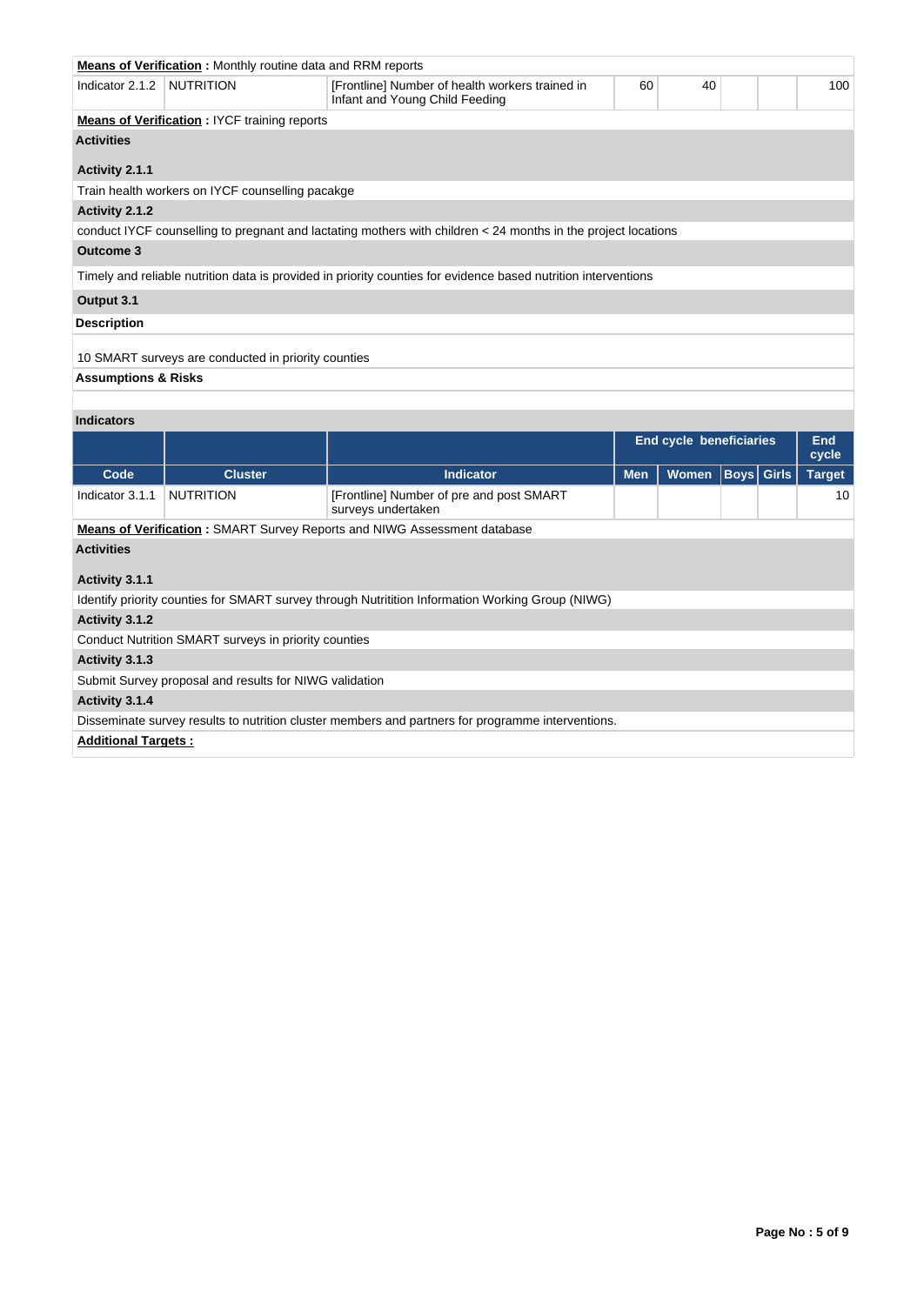## **Monitoring & Reporting plan**

This project is designed to be delivered through RRM model. UNICEF and RRM task force usually identify priority areas for RRM missions using different sources of information mainly agency situation reports and assessments reports like IRNA , RRM teams then develop scheduled RRM mission plans on monthly basis. The Community Nutrition Volunteers and RRM Nutrition officers conduct MUAC screening and information on the number of Children screened is collected and recorded using tally sheets, while information the children identified with SAM or MAM receive initial treatment ration to last them about a month besides being referred to the nearest CMAM site using referral slips. The information on Pregnant and Lactating women counselled/reached with MIYCN messages , children screened ,treated and referred form integral part of the RRM field mission reports usually developed at the end of RRM mission ,the report is reviewed and circulated widely through the cluster for any follow up by partners . RRM matrix will be updated regularly to provide information on the location, estimated population, and number of beneficiaries screened and number identified as SAM and MAM and treated. This matrix will be also be shared widely through the cluster. Recent developed MUAC screening tally sheets that disaggregates children by sex and age below and above 2 years will be utilized to use for prevalence estimates. Furthermore the CDC developed MUAC analysis sheet will be used to control for the obvious bias of MUAC and use information to understand severity of the malnutrition in the different locations .

## **Workplan**

| Activitydescription                                                                                                                                        | Year |          | 2            |              |    |              |                |                     |              |              | 10           |                | 11 12 |
|------------------------------------------------------------------------------------------------------------------------------------------------------------|------|----------|--------------|--------------|----|--------------|----------------|---------------------|--------------|--------------|--------------|----------------|-------|
| Activity 1.1.1: Train nutrition screening volunteers and health workers on MUAC<br>screening, oedema detection and management of SAM                       | 2017 |          |              |              | X. | $\mathsf{X}$ |                | XX                  | $X$ $X$      |              |              |                |       |
|                                                                                                                                                            | 2018 |          |              |              |    |              |                |                     |              |              |              |                |       |
| Activity 1.1.2: Train health workers in the priority locations on community<br>management of acute malnutrition based on the new CMAM quidelines for south | 2017 |          |              |              | X  | X            | $\times$       | X.                  | X.           | $\mathsf{X}$ |              |                |       |
| sudan                                                                                                                                                      | 2018 |          |              |              |    |              |                |                     |              |              |              |                |       |
| Activity 1.1.3.<br>Carry out active MUAC and oedema screening of children 6-59 months in targeted                                                          | 2017 |          |              |              | X  | X            | <b>X</b>       | $\mathsf{X}$        | $\mathsf{X}$ | $\mathsf{X}$ |              |                |       |
| communities                                                                                                                                                | 2018 |          |              |              |    |              |                |                     |              |              |              |                |       |
| Activity 1.1.4: Conduct regular monitoring and supportive supervision missions to<br>the project locations                                                 | 2017 |          |              |              | X  | X            | $X$ $X$        |                     | ΙX.          | $\mathsf{X}$ |              |                |       |
|                                                                                                                                                            | 2018 |          |              |              |    |              |                |                     |              |              |              |                |       |
| Activity 1.1.5: Coordinate CMAM progress through nutrition sub-cluster meetings                                                                            | 2017 |          |              |              | X  | X            | $\mathsf{X}^-$ | X.                  | ΙX.          | $\mathsf{X}$ |              |                |       |
|                                                                                                                                                            | 2018 |          |              |              |    |              |                |                     |              |              |              |                |       |
| Activity 1.1.6: Refer SAM and MAM cases to OTP/IPF and targeted supplementary<br>feeding programmes (TSFPs) accordingly                                    | 2017 |          |              |              | X. |              |                | $X$ $X$ $X$ $X$ $X$ |              |              |              |                |       |
|                                                                                                                                                            | 2018 |          |              |              |    |              |                |                     |              |              |              |                |       |
| Activity 2.1.1: Train health workers on IYCF counselling pacakge                                                                                           | 2017 |          |              |              | X  | X            | X.             | X.                  | X.           | $\mathsf{X}$ |              |                |       |
|                                                                                                                                                            | 2018 |          |              |              |    |              |                |                     |              |              |              |                |       |
| Activity 2.1.2: conduct IYCF counselling to pregnant and lactating mothers with<br>children $<$ 24 months in the project locations                         | 2017 |          |              |              | X  | $\times$     |                | $x \mathbf{x}$      | $\mathsf{X}$ | $\mathsf{X}$ |              |                |       |
|                                                                                                                                                            | 2018 |          |              |              |    |              |                |                     |              |              |              |                |       |
| Activity 3.1.1: Identify priority counties for SMART survey through Nutritition<br>Information Working Group (NIWG)                                        | 2017 |          |              |              | X. |              | $X$ $X$        | X.                  | X.           | $\mathsf{X}$ | $\mathsf{X}$ | $\mathsf{X}^-$ | IX.   |
|                                                                                                                                                            | 2018 | $\times$ | X.           | $\times$     |    |              |                |                     |              |              |              |                |       |
| Activity 3.1.2: Conduct Nutrition SMART surveys in priority counties                                                                                       | 2017 |          |              |              | X. | X            | $\times$       | X                   | X.           | X.           | $\mathsf{X}$ | X              | X.    |
|                                                                                                                                                            | 2018 | X.       | $\mathsf{X}$ | $\mathsf{X}$ |    |              |                |                     |              |              |              |                |       |
| Activity 3.1.3: Submit Survey proposal and results for NIWG validation                                                                                     | 2017 |          |              |              | X. | $\mathsf{X}$ | X.             | $\times$            | IX.          |              |              | $x \times x$   |       |
|                                                                                                                                                            | 2018 | $X$ $X$  |              | $\times$     |    |              |                |                     |              |              |              |                |       |
| Activity 3.1.4: Disseminate survey results to nutrition cluster members and partners<br>for programme interventions.                                       | 2017 |          |              |              | X  | X            | X              | X                   | X            | X            | X.           | $\mathsf{X}$   | IX.   |
|                                                                                                                                                            | 2018 | X        | X.           | X            |    |              |                |                     |              |              |              |                |       |
| <b>OTHER INFO</b>                                                                                                                                          |      |          |              |              |    |              |                |                     |              |              |              |                |       |

## **Accountability to Affected Populations**

UNICEF nutrition programme will be accountable to the project beneficiaries by working closely with communities from project initiation through implementation and monitoring of results. UNICEF will ensure active community consultations from in project planning to implementation of the planned activities. Regular field and onsite monitoring and coaching will be provided. During the direct implementation, the project will engage beneficiaries in project implementation. All Community Nutrition Volunteers will be selected and serve their community where the rapid response intervene.

### **Implementation Plan**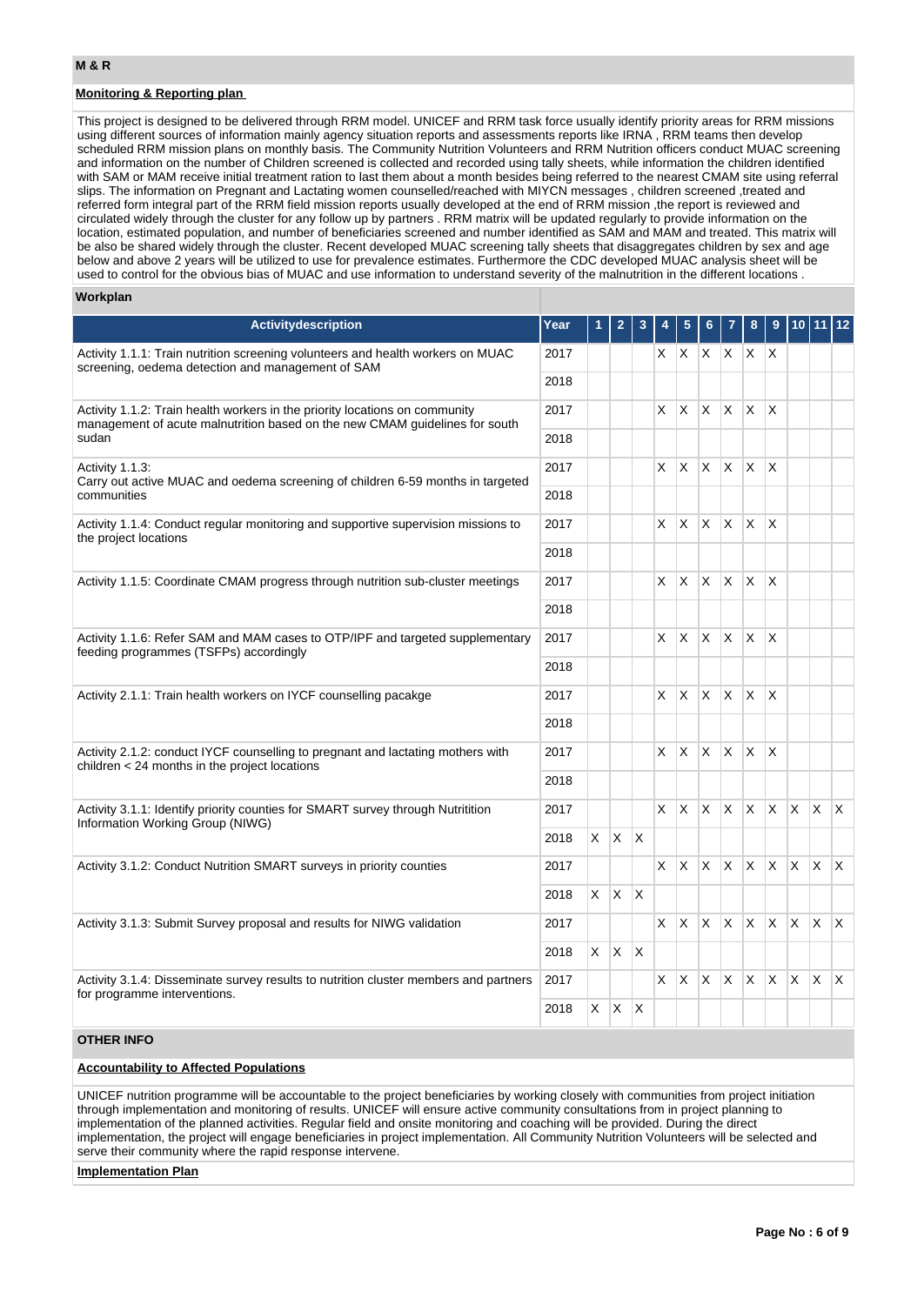UNICEF will provide direct implementation through the RRM missions .RRM missions are preceded by a situation assessment (a desk review assessment) of the location to better inform the type of rapid response nutrition intervention needed. The information will include Site specific assessments, Global Acute Malnutrition (GAM) rate, nutrition partner presence & capacity, population, projected caseload and Food Security response modality.

Once the location identified, RRM team are deployed jointly with potential partners to continue the services after the mission. Supplies are also transported . Training of health workers and nutrition community volunteers will be done in line with MOH CMAM/MIYCN guidelines. The capacity building of partners will include CMAM trainings, on the job training, provision of key tools and job aids, on the job training, provision of key tools and job aids and monitoring of existing activities. On the other hand SMART surveys will be coordinated through NIWG .

### **Coordination with other Organizations in project area**

**Name of the organization Areas/activities of collaboration and rationale** 

## **Environment Marker Of The Project**

A: Neutral Impact on environment with No mitigation

### **Gender Marker Of The Project**

2a-The project is designed to contribute significantly to gender equality

#### **Justify Chosen Gender Marker Code**

Population of boys, girls and women in need of nutrition interventions in South Sudan are based on findings of different surveys and nutrition assessments conducted across South Sudan. Accordingly the nutrition programmes are designed to meet the needs of these target vulnerable groups who are mainly boys and girls under the age of 5 years together with pregnant and lactating women. Therefore gender segregated needs of the target beneficiaries has been considered in the planned project activities. In addition there is planned engagement of target beneficiaries - boys and girls and women at all levels to ensure this project contributes to gender parity.

## **Protection Mainstreaming**

In collaboration with the child protection section, UNICEF will ensure that children and their mothers are provided with psychosocial counselling to ensure that women are able to continue to care for their children. Children undergoing nutrition treatment at the inpatient SC will be provided will toys and play materials for stimulation as part of SC treatment.Lastly efforts will be made to link all the children discharged from CMAM to existing social protection schemes .

## **Country Specific Information**

### **Safety and Security**

Women and children will be provided with safe and child friendly spaces so they can play and care for their children.

### **Access**

Nutrition services will be set up in close proximity to beneficiaries to ensure safe access by the beneficiaries. The RRM program as designed will ensure services are taken closer to the beneficiaries as much as possible even those in hard to reach areas.

### **BUDGET**

| Code | <b>Budget Line Description</b>                                                                                       |   | D / S Quantity Unit | cost                  | <b>Duration</b><br>Recurran<br>ce | $\frac{9}{6}$<br>charged<br>to CHF | <b>Total Cost</b> |
|------|----------------------------------------------------------------------------------------------------------------------|---|---------------------|-----------------------|-----------------------------------|------------------------------------|-------------------|
|      | <b>Staff and Other Personnel Costs</b>                                                                               |   |                     |                       |                                   |                                    |                   |
| 1.1  | <b>RRM Nutrition consultants-NOB</b>                                                                                 | D |                     | $2 \mid 3,500$<br>.00 | 6                                 | 100.00                             | 42,000.00         |
|      | The nutrition consultant will conduct Monthly RRM missions to remote and hard to reach locations                     |   |                     |                       |                                   |                                    |                   |
| 1.2  | <b>Nutrition Specialist -RRM -P3</b>                                                                                 | D | 1 <sup>1</sup>      | 19,27<br>4.00         | 6                                 | 100.00                             | 115,644.00        |
|      | Plans, coordinates and supervises RRM missions and teams                                                             |   |                     |                       |                                   |                                    |                   |
| 1.3  | <b>Nutrition Information Specialist -P-3</b>                                                                         | D | 1                   | 19,27<br>1.00         | 6                                 | 25.00                              | 28,906.50         |
|      | Management of Nutrition information including RRM data                                                               |   |                     |                       |                                   |                                    |                   |
|      | <b>Section Total</b>                                                                                                 |   |                     |                       |                                   |                                    | 186,550.50        |
|      | <b>Supplies, Commodities, Materials</b>                                                                              |   |                     |                       |                                   |                                    |                   |
| 2.1  | Transportation and distribution of Therapeutic Nutrition<br>supplies /IEC materials                                  | D |                     | 2,750<br>.00          | 6                                 | 100.00                             | 16,500.00         |
|      | This cost is for transportation and distribution of lifesaving nutrition supplies to 11 priority counties            |   |                     |                       |                                   |                                    |                   |
| 2.2  | Printing of Nutrition program documents and Training materials<br>(CMAM and IYCF guidelines plus training materials) | D | 10 <sup>1</sup>     | 12,00<br>0.00         |                                   | 100.00                             | 120,000.00        |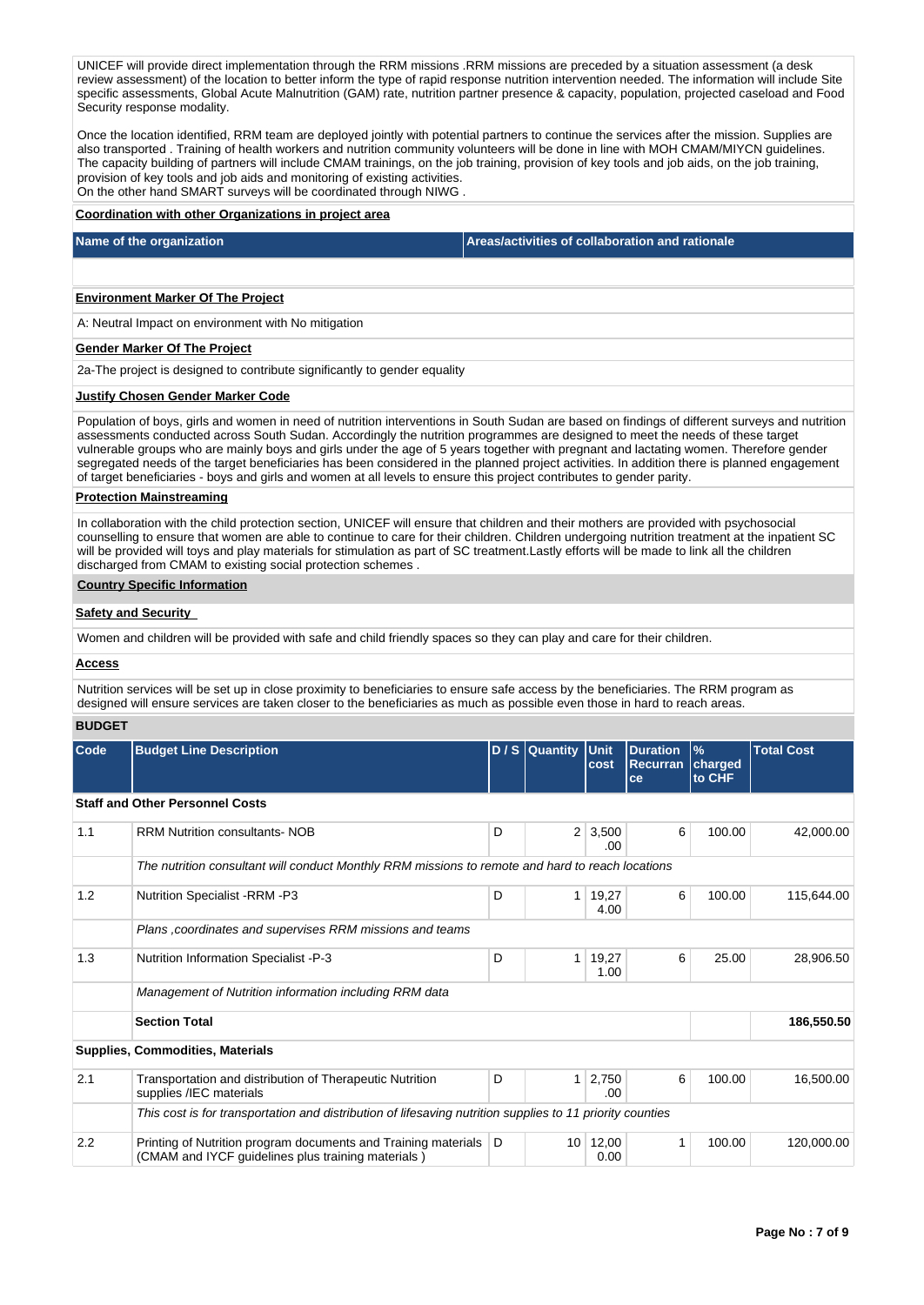|                   | The Materials will be based on the newly validated CMAM/MIYCN Guideline and Strategy. The printing cost coponents include:<br>OTP registers , OTP treatment cards , ration cards , CMAM monitoring checklist , monthly reporting tools , CMAM training manuals<br>for Skilled health workers, CNV/HHP and Supportive supervision package for both participants and trainers. .For MIYCN the<br>printing includes MIYCN counselling cards . Training manuals for participants and trainers . MIYCN reporting tools and MIYCN IEC<br>materials and flyers |   |       |                        |              |        |            |
|-------------------|---------------------------------------------------------------------------------------------------------------------------------------------------------------------------------------------------------------------------------------------------------------------------------------------------------------------------------------------------------------------------------------------------------------------------------------------------------------------------------------------------------------------------------------------------------|---|-------|------------------------|--------------|--------|------------|
| 2.3               | Nutrition surveys (SMART surveys)                                                                                                                                                                                                                                                                                                                                                                                                                                                                                                                       | D |       | 10 20,00<br>0.00       | 1            | 100.00 | 200,000.00 |
|                   | UNICEF as the custodian of NIWG will be in charge of the survey money on behalf of the NGO partners. The funds will be made<br>available to partners for surveys within the project duration.                                                                                                                                                                                                                                                                                                                                                           |   |       |                        |              |        |            |
| 2.4               | <b>Incentives for Community Nutrition Volunteers</b>                                                                                                                                                                                                                                                                                                                                                                                                                                                                                                    | D |       | 25 50.00               | 6            | 100.00 | 7,500.00   |
|                   | Incentives for community volunteers taking part in RRM missions 25 per RRM                                                                                                                                                                                                                                                                                                                                                                                                                                                                              |   |       |                        |              |        |            |
| 2.5               | Training of health workers on IYCF/CMAM based on new<br>CMAM/IYCF guidelines and strategy                                                                                                                                                                                                                                                                                                                                                                                                                                                               | D |       | 10 10,00<br>0.00       | $\mathbf{1}$ | 100.00 | 100,000.00 |
|                   | UNICEF therefore will use the capacity development funds proposed in this project to train all the NGO partners implementing<br>nutrition interventions together with MoH staff both at State and county levels @ USD 10,000 per states.                                                                                                                                                                                                                                                                                                                |   |       |                        |              |        |            |
|                   | <b>Section Total</b>                                                                                                                                                                                                                                                                                                                                                                                                                                                                                                                                    |   |       |                        |              |        | 444,000.00 |
| <b>Travel</b>     |                                                                                                                                                                                                                                                                                                                                                                                                                                                                                                                                                         |   |       |                        |              |        |            |
| 5.1               | Local travel (flight cost) for 7 National /international nutrition<br>staff and consultants conducting Rapid Response Missions:<br>two mission /month for each staff April 2017 - Sept 2017.                                                                                                                                                                                                                                                                                                                                                            | D |       | 7 1,200<br>.00         | 6            | 100.00 | 50,400.00  |
|                   | Rapid Response Missions: Two missions /month for each staff April 2017 - Sept 2017                                                                                                                                                                                                                                                                                                                                                                                                                                                                      |   |       |                        |              |        |            |
| 5.2               | DSA for Nutrition staff and RRM team missions at a rate of<br>USD 91/day for an average of 14 days/mission. Estimated one<br>missions/month for each staff during the period April 2017-<br>September 2017                                                                                                                                                                                                                                                                                                                                              | D |       | 7 1,274<br>.00         | 6            | 100.00 | 53,508.00  |
|                   | This cost includes DSA for RRM missions at a rate of USD 91/day for an average 7 days/mission. Estimated at 2 missions/month<br>for each staff during period April-Sept 2017                                                                                                                                                                                                                                                                                                                                                                            |   |       |                        |              |        |            |
|                   | <b>Section Total</b>                                                                                                                                                                                                                                                                                                                                                                                                                                                                                                                                    |   |       |                        |              |        | 103,908.00 |
|                   | <b>General Operating and Other Direct Costs</b>                                                                                                                                                                                                                                                                                                                                                                                                                                                                                                         |   |       |                        |              |        |            |
| 7.1               | Office running and maintenance, fuel and security costs                                                                                                                                                                                                                                                                                                                                                                                                                                                                                                 | s |       | $1 \mid 15,45$<br>0.00 | 6            | 50.00  | 46,350.00  |
|                   | Garbage and cleaning services for @USD 450*6 = 2700, Fuel for generator and motor vehicle @USD 1150*6= 6900, Security<br>costs: guards +alarms /CCTv and car track @USD 500*6 = 3000, Water supplies and copier machines @USD 400*6=2400<br>,Total =USD 15450 per month                                                                                                                                                                                                                                                                                 |   |       |                        |              |        |            |
|                   | <b>Section Total</b>                                                                                                                                                                                                                                                                                                                                                                                                                                                                                                                                    |   |       |                        |              |        | 46,350.00  |
| <b>SubTotal</b>   |                                                                                                                                                                                                                                                                                                                                                                                                                                                                                                                                                         |   | 75.00 |                        |              |        | 780,808.50 |
| <b>Direct</b>     |                                                                                                                                                                                                                                                                                                                                                                                                                                                                                                                                                         |   |       |                        |              |        | 734,458.50 |
| Support           |                                                                                                                                                                                                                                                                                                                                                                                                                                                                                                                                                         |   |       |                        |              |        | 46,350.00  |
| <b>PSC Cost</b>   |                                                                                                                                                                                                                                                                                                                                                                                                                                                                                                                                                         |   |       |                        |              |        |            |
| PSC Cost Percent  |                                                                                                                                                                                                                                                                                                                                                                                                                                                                                                                                                         |   |       |                        |              |        | 7.00       |
| <b>PSC Amount</b> |                                                                                                                                                                                                                                                                                                                                                                                                                                                                                                                                                         |   |       |                        |              |        | 54,656.60  |
| <b>Total Cost</b> |                                                                                                                                                                                                                                                                                                                                                                                                                                                                                                                                                         |   |       |                        |              |        | 835,465.10 |

# **Project Locations**

| Location                                         | <b>Estimated</b><br>percentage<br>of budget<br>for each<br><b>location</b> | <b>Estimated number of beneficiaries</b><br>for each location<br>Men   Women   Boys   Girls   Total |     |     |           | <b>Activity Name</b> |
|--------------------------------------------------|----------------------------------------------------------------------------|-----------------------------------------------------------------------------------------------------|-----|-----|-----------|----------------------|
|                                                  |                                                                            |                                                                                                     |     |     |           |                      |
| Jonglei -> Fangak                                | 6                                                                          | 5,838                                                                                               | 71  |     | 74 5,983  |                      |
| Northern Bahr el Ghazal -> Aweil<br><b>North</b> | 16                                                                         | 15,568                                                                                              | 191 | 198 | 15,95     |                      |
| Northern Bahr el Ghazal -> Aweil<br>South        | 9                                                                          | 8,757                                                                                               | 107 |     | 112 8,976 |                      |
| Unity -> Guit                                    | 3                                                                          | 2,919                                                                                               | 36  |     | 37 2,992  |                      |
| Unity -> Koch                                    | 8                                                                          | 7,784                                                                                               | 95  | 99  | 7,978     |                      |